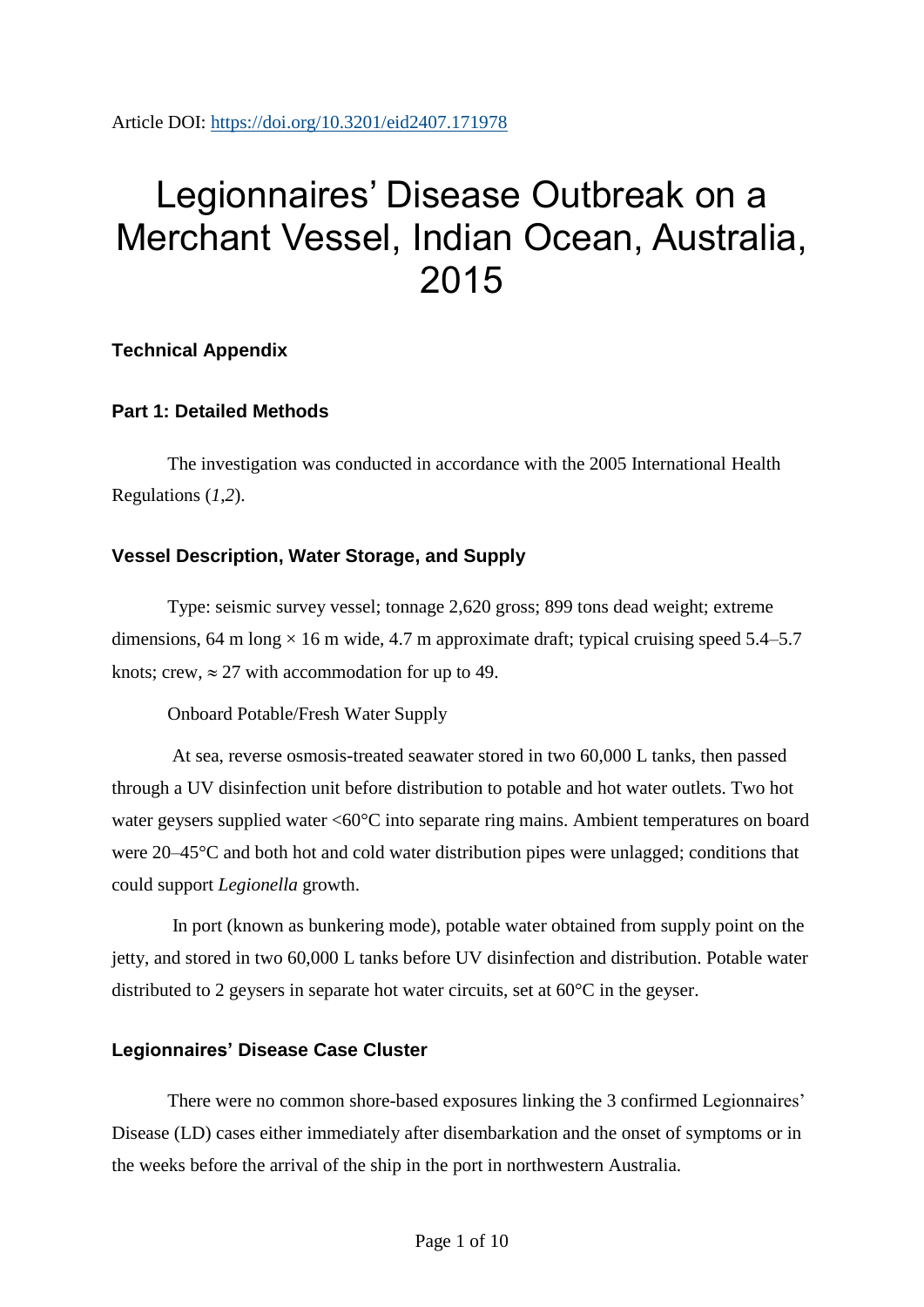#### **Preliminary Investigation Planning**

Conducted by teleconference and included the vessel's operators, senior crew, maritime safety agency, Kimberley Population Health Unit and Department of Health disease control and public health laboratory representatives. Information obtained on the onboard plumbing, potable and fresh water systems, water storage, air conditioning, catering and sleeping quarters, and planned deployment of a site inspection and environmental sample collection team.

#### **Additional Emergency Control Measures**

#### **August 28, 2015**

Disinfection/super-chlorination of on-board potable/fresh water system, as per AS/NZS 3500.1 and World Health Organization Guide to Ship Sanitation: Sodium hypochlorite dosed into water storage tanks to obtain free Chlorine residual of >20 mg/L, allowed a contact time of 40 min., then flushed through the potable/fresh water system and left for a contact time of >3h. Water storage tank contents were then neutralized with sodium thiosulfate and tanks and water outlets flushed to remove chlorinated water. Showerheads were removed and disinfected by immersion in chlorinated water. Further advice on specific sustainment control measures was provided by consultants recommended to the ship's operator.

#### **Sample Collection Details**

PCR swabs (first series, 27 August 2015) collected from 33 locations around the vessel, of which 27 were specifically for PCR. Location included washbasins (also called sinks), and showers in cabins and other potable water outlets such as in the galley and mess. Cabins were equipped with washbasins that had mixer taps, and shower water temperature was manually controlled by the user. Duplicate PCR swab specimens were collected from inside showerheads and washbasin mixer tap outlets through the sleeping quarters, including cabins used by confirmed LD case-patients and their neighbors (Figure 2). Disinfection (superchlorination) was performed the next day, and a second environmental sample series was collected 6 days later. An additional series of PCR swab specimens was collected from previously tested locations. Twenty-four of these samples were tested on board the ship using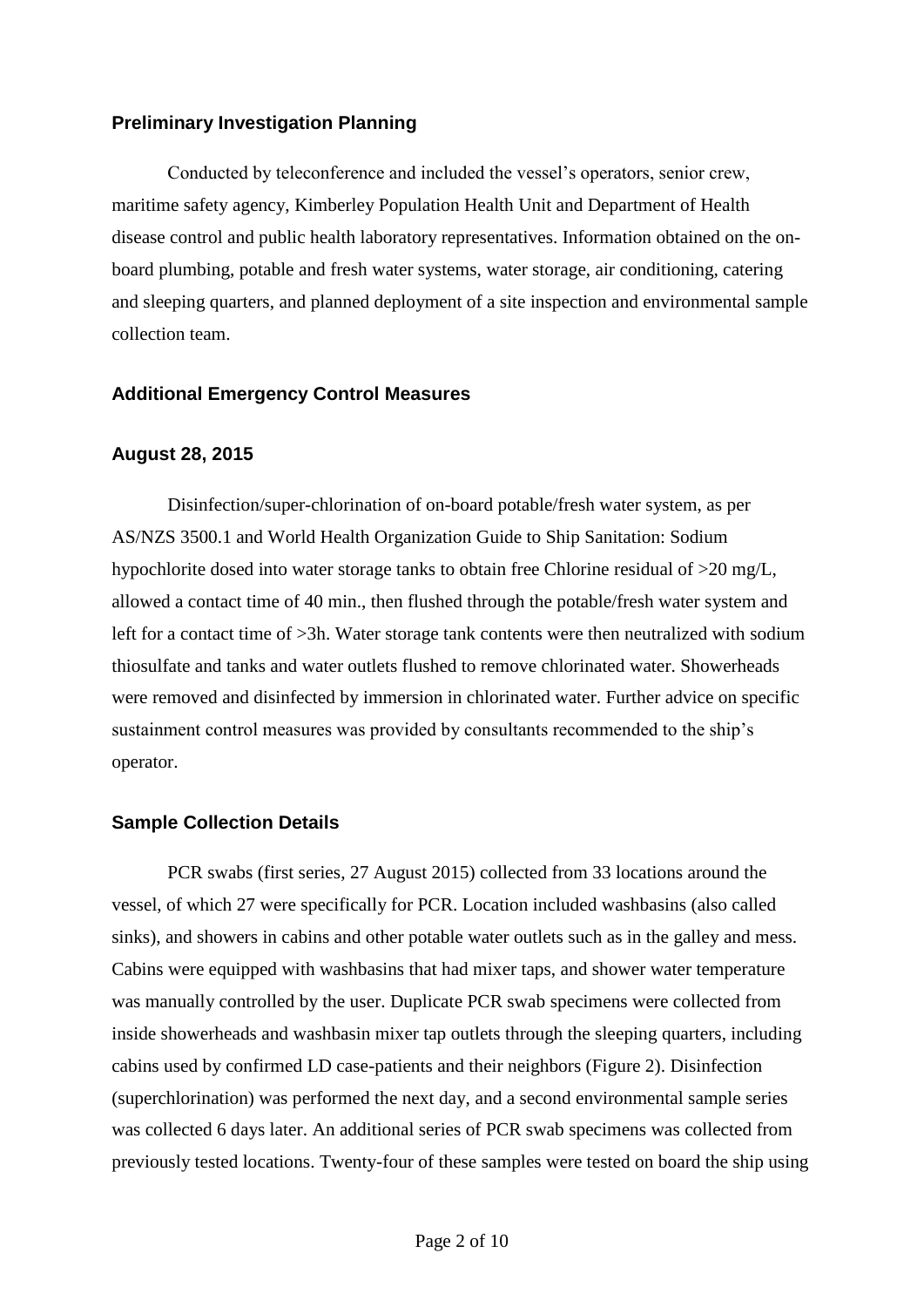our field deployable version of the reference laboratory PCR method to assess the residual health threat to the crew and with 24 duplicate samples from 12 cabins were subsequently tested in the reference laboratory.

Water samples: small volume (<5.0 mL) water samples were collected in cabin outlets and adjacent parts of the potable water system where water accumulated, or stagnated. The hot water supply was not accessed other than via final outlets (e.g., mixer taps).

Air samples; a compact impinger air sampler (MAS-100 Eco, Merck, Bayswater, Australia) was used to collect 1, 000 L air in shower cubicles in the cabins of LD casepatients and other locations on the vessel prone to fresh water aerosol generation. This used an Anderson sampler principle to draw 200 L of air at a constant rate onto a 9-cm diameter agar plate. One *Legionella* selective media (BCYE) plate and one hemolyzed blood (chocolate) agar plate was used at each location (i.e., two  $\times x$  200-L air samples). These plates commenced incubation immediately after return to Perth on the same day.

Showerheads removed from cabins at the time of the initial environmental investigation were sent to the public health laboratory for additional analysis. The inside surface of the showerhead its O rings were tested by PCR assay.

• Mixer tap aerators were unscrewed and swabs used to sample the upstream surface

• The showerhead parts were rinsed with sterile 0.08% NaCl solution and the washings used to recover *Legionella* species and free-living amoebae.

#### **PCR Methods**

Swabs were eluted in 1 mL of Hanks balanced salt solution transport medium. DNA extraction was by magnetic beads. (MagNA Pure 96 DNA and Viral NA Small volume Kit and MagNA Pure 96 Pathogen Universal Protocol, Roche, North Ryde, Australia). Water samples were processed on the same platform without modification.

Identification of *L. pneumophila* was by a real-time PCR assay. The gene targeted was the macrophage infectivity potentiator gene (*mip)* of *Legionella species* (*3*). Primer and probe sequences used were as published (4). PCR master mix composition was as follows;  $1 \times$ Quanta PerfeCTa qPCR Tough Mix and oligonucleotides at 0.2 µmol/L. Reaction volume was 20 μL and included 8 μL of template. Amplification was performed on RotorgeneQ thermal cyclers (Qiagen) using the following program; pre-PCR of 2 min at 95°C to fully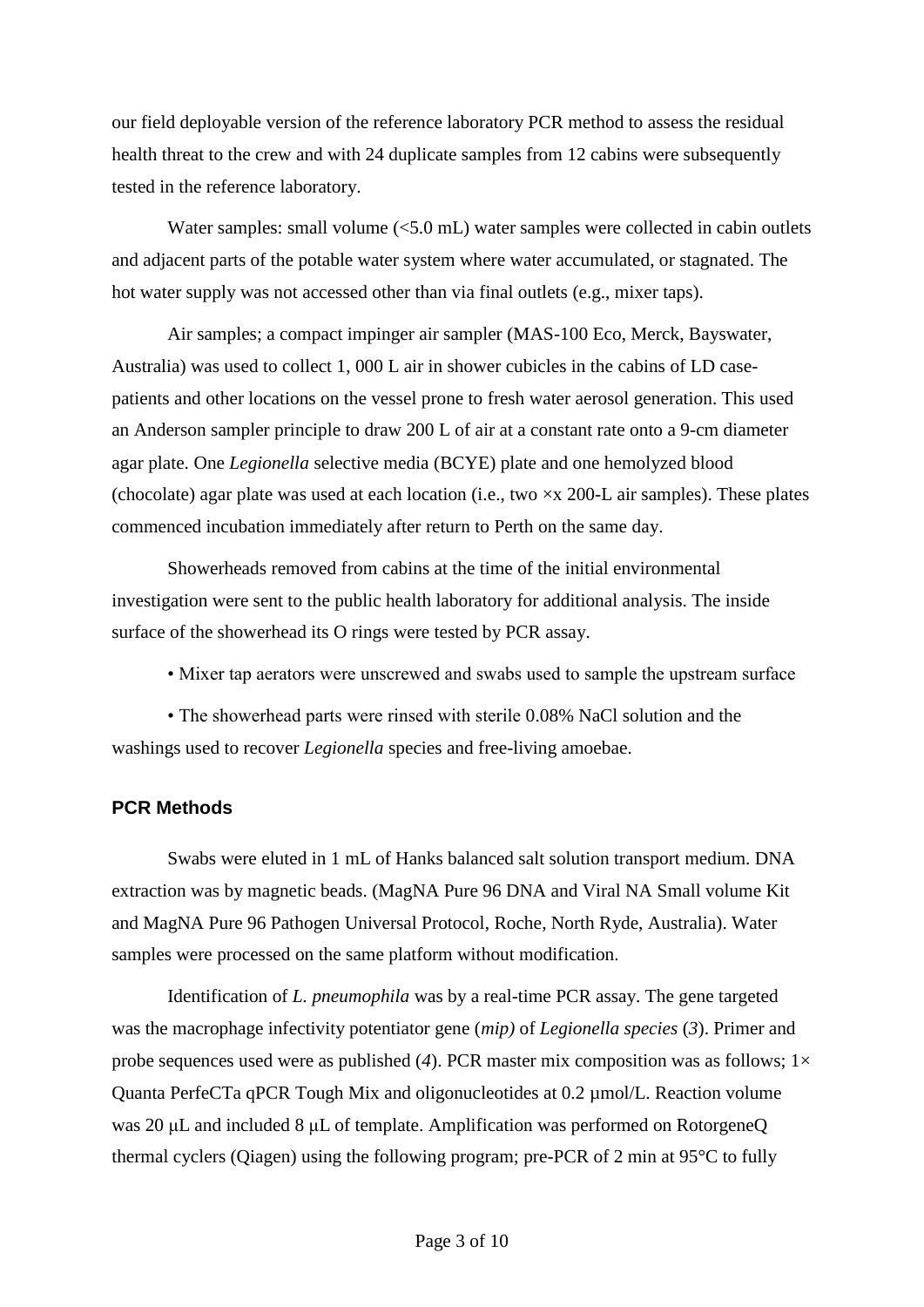denature the template DNA and activate the polymerase followed by 50 cycles for 12 s at 95°C for denaturation, 15 s at 55°C for annealing and 20 s at 72°C for extension and fluorescence acquisition. Analysis was performed using a threshold of 0.05. Signals crossing the threshold before 40 cycles were considered positive detections. Some cross-reactivity of the assay with other *Legionella* species (notably *L. fairfieldensis* and *L. worsleiensis*) and inability to differentiate live and dead bacteria are known limitations of this approach. However, molecular detection of other *Legionella* species also indicates a Legionellasupportive environment.

#### **Field Deployable PCR Assay**

The primers and probes used were as above, assembled as a master mix dispensed in 1-mL aliquots and kept frozen during transport into location. The thermocycler used was a 16 well solid state cycler (MyGo Mini, IT-IS Life Science Ltd, Mahon, Republic of Ireland), allowing analysis of 12 sample and 4 control tubes. Our operation of portable thermocyclers in field conditions for bioreconnaissance and other environmental health threat applications has been reported and reviewed previously  $(5-9)$ .

#### **Water Sample and Outlet Fitting Cultures**

After dismantling showerheads and collecting PCR swab specimens from the inside surface of the shower rose and any O-rings found, the O-rings were dabbed onto *Legionella* selective media (BCYE) and chocolate agar, the plates incubated and bacterial growth identified by matrix-assisted laser desorption/ionization-time of flight mass spectrometry and conventional bacteriological methods. The showerhead parts were rinsed with sterile 0.08% NaCl solution and the washings used to recover *Legionella* species and free-living amoebae.

The contents of showerheads, debris from a thermal mixing valve, fresh and preUV treated water, showerheads, air conditioners and mixer taps from cabins were all cultured for Legionella on selective agar.

Twenty-five showerheads were placed in a stomacher bag and rinsed through with 30 mL of 0.1% peptone water, sealed and shaken for 10 s. The fluid was aspirated and cultured according to AS 3896:2008 using neat and  $10^{-1}$  dilutions of untreated, heat-treated and acidtreated samples onto MWY and BMPAα agars. Plates were incubated in a humid atmosphere at 36 ± 2°C for 7 days with confirmation of presumptive *Legionella* colonies using Oxoid's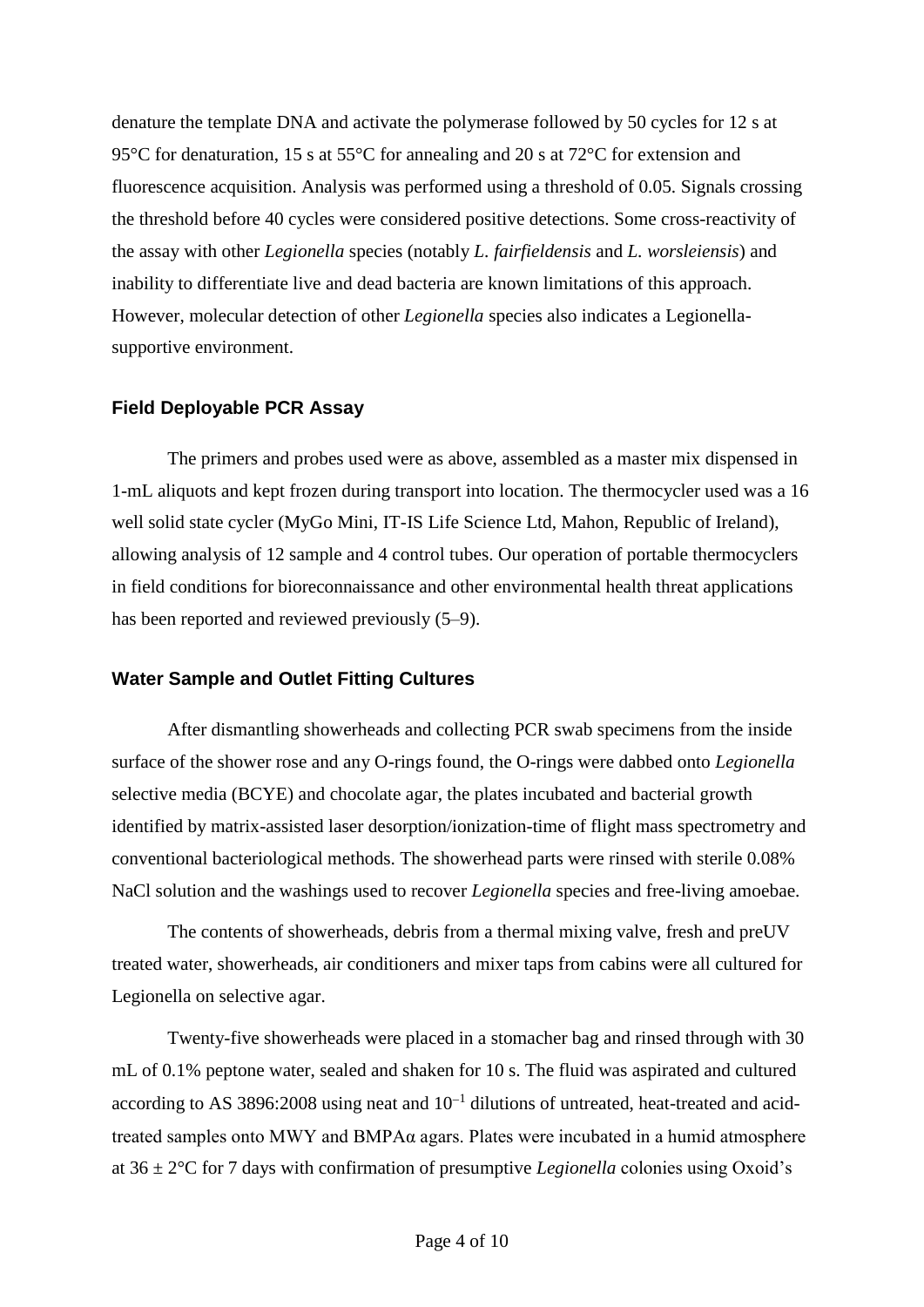*Legionella* Latex Agglutination test kit. Heterotrophic plate counts were also performed using serial dilutions  $10^{-2}$  to  $10^{-5}$  and incubated at 37°C, as per AS 4276.3.1:2007.

• 7 water samples were processed, as per AS 3896:2008 and AS 4276.3.1:2007 (serial dilutions to  $10<sup>3</sup>$ ) using the contents of showerheads (variable volumes), debris from a thermal mixing valve and fresh and preUV treated water supplies.

• 10 swabs of showerheads, air conditioners, and mixer taps from cabins were cultured with the same methods after the addition of 15 mL of sterile 0.1% peptone.

• 6 shower O-rings were cultured for the presence of thermophilic amoebae by an inhouse National Association of Testing Authorities, Australia accredited method using *E.coli* seeded non-nutrient agar plates.

• Presumptive *Legionella* cultures on MWY and BMPAα agars were identified with *Legionella* Latex Agglutination antisera (Thermo Fisher, East Grinstead, UK).

#### **Part 2: Detailed Results**

#### **PCR Assay Results (Cycle Thresholds)**

*Legionella pneumophila* PCR was positive in 7/10 cabins where specimens were collected (13/27 samples) (Technical Appendix Table 2). PCR was positive in showerheads or residual water from hand-basin mixer faucets in the cabins of 2 LD cases. In 5 other cabins, only faucets were positive (Technical Appendix Figure 1). Detection of sludge or biofilm in the showerheads and mixer taps prompted recommendation of replacement with a better-designed showerhead and removal of mixer tap aerators.

PCR positive results were all from water outlets. No PCR or culture evidence of Legionella was obtained from upstream hot or cold water supplies.

Only 2/79 samples collected on the second visit were Legionella PCR positive; a significant reduction. ( $\chi^2$ , Yates' correction; 15.98, p < 0.001).

The third series of environmental samples tested on board the vessel found only one of 58 samples was clearly PCR positive, from a tap in a cabin with no connection to LD cases. The in-field PCR results were identical to the confirmatory reference laboratory replicate results.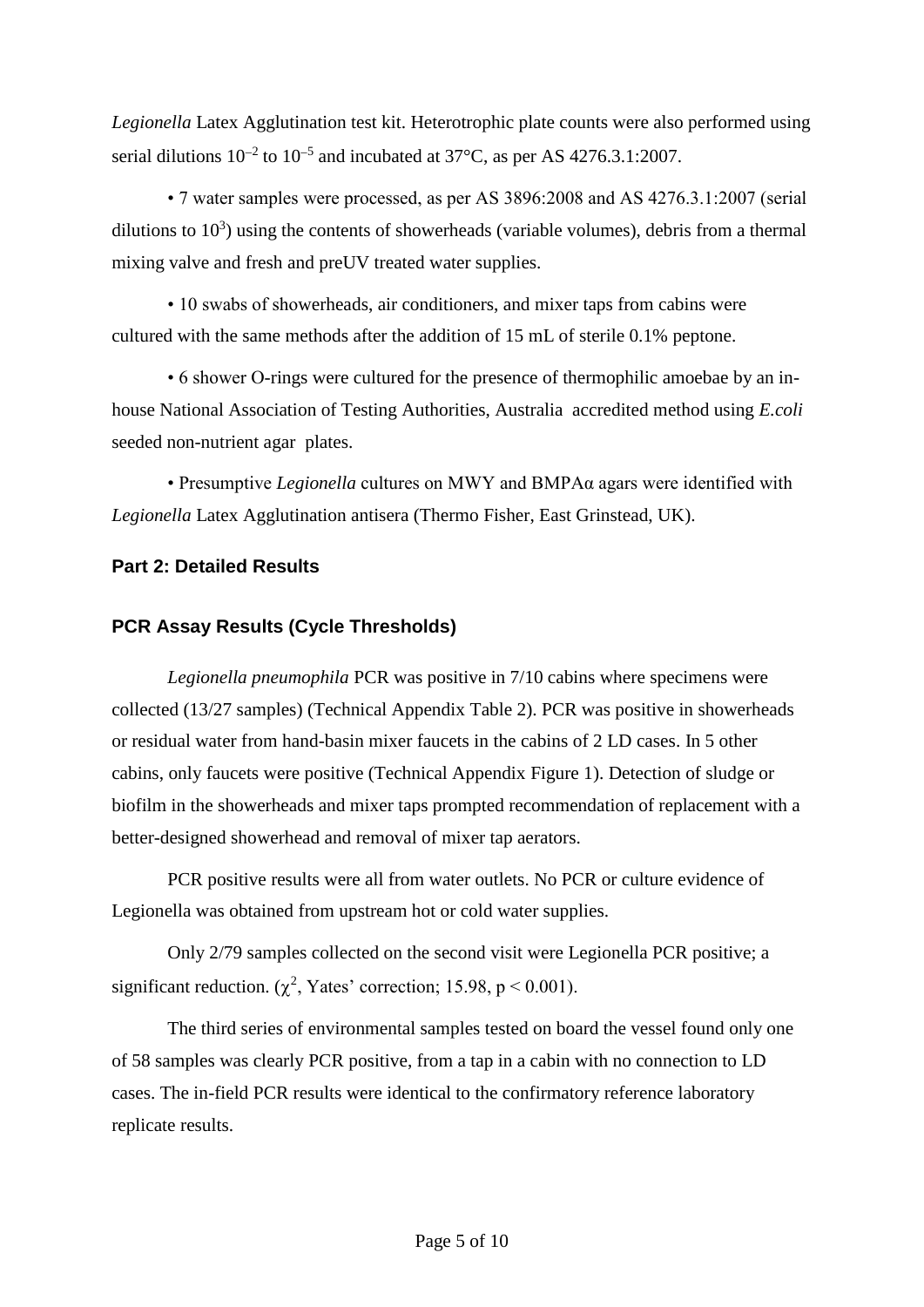Reference laboratory PCR assays for *L. pneumophila* produced unambiguous positives in 13/16 showerheads (19/32 samples). Almost all O-rings from the common shower types were *L. pneumophila* positive.

#### **Culture Results**

Legionella *Legionella pneumophila* was not isolated from any of the sites sampled or any air samples. Showerhead swabs and agar O ring impressions grew profuse mixed bacteria, commonly *Pseudomonas aeruginosa*. A nonpneumophila *Legionella* sp. was isolated from one showerhead.

Thermophilic amoebae (not *Acanthamoeba* or *Naegleria* spp.) were cultured from 2 shower O-rings.

#### **References**

- 1. World Health Organization. Handbook for inspection of ships and issuance of ship sanitation certificates. Geneva: 2011.
- 2. World Health Organization. Handbook for management of public health events on board ships. International Health Regulations (2005), Geneva, 2016.
- 3. Lindsay DS, Abraham WH, Fallon RJ. Detection of mip gene by PCR for diagnosis of Legionnaires' disease. J Clin Microbiol. 1994;32:3068–9. [PubMed](https://www.ncbi.nlm.nih.gov/entrez/query.fcgi?cmd=Retrieve&db=PubMed&list_uids=7883904&dopt=Abstract)
- 4. Chidlow GR, Harnett GB, Shellam GR, Smith DW. An economical tandem multiplex real-time PCR technique for the detection of a comprehensive range of respiratory pathogens. Viruses. 2009;1:42–56. [PubMed](https://www.ncbi.nlm.nih.gov/entrez/query.fcgi?cmd=Retrieve&db=PubMed&list_uids=21994537&dopt=Abstract) <http://dx.doi.org/10.3390/v1010042>
- 5. Inglis TJ, Merritt A, Montgomery J, Jayasinghe I, Thevanesam V, McInnes R. Deployable laboratory response to emergence of melioidosis in central Sri Lanka. J Clin Microbiol. 2008;46:3479–81. [PubMed](https://www.ncbi.nlm.nih.gov/entrez/query.fcgi?cmd=Retrieve&db=PubMed&list_uids=18716231&dopt=Abstract) <http://dx.doi.org/10.1128/JCM.01254-08>
- 6. Inglis TJ, Merritt AJ, Levy A, Vietheer P, Bradbury R, Scholler A, et al. Deployable laboratory response to influenza pandemic; PCR assay field trials and comparison with reference methods. PLoS One. 2011;6:e25526. [PubMed](https://www.ncbi.nlm.nih.gov/entrez/query.fcgi?cmd=Retrieve&db=PubMed&list_uids=22022407&dopt=Abstract) <http://dx.doi.org/10.1371/journal.pone.0025526>
- 7. Inglis TJ, Bradbury RS, McInnes RL, Frances SP, Merritt AJ, Levy A, et al. Deployable molecular detection of arboviruses in the Australian outback. Am J Trop Med Hyg. 2016;95:633–8[.](https://www.ncbi.nlm.nih.gov/entrez/query.fcgi?cmd=Retrieve&db=PubMed&list_uids=27402516&dopt=Abstract) [PubMed](https://www.ncbi.nlm.nih.gov/entrez/query.fcgi?cmd=Retrieve&db=PubMed&list_uids=27402516&dopt=Abstract) <http://dx.doi.org/10.4269/ajtmh.15-0878>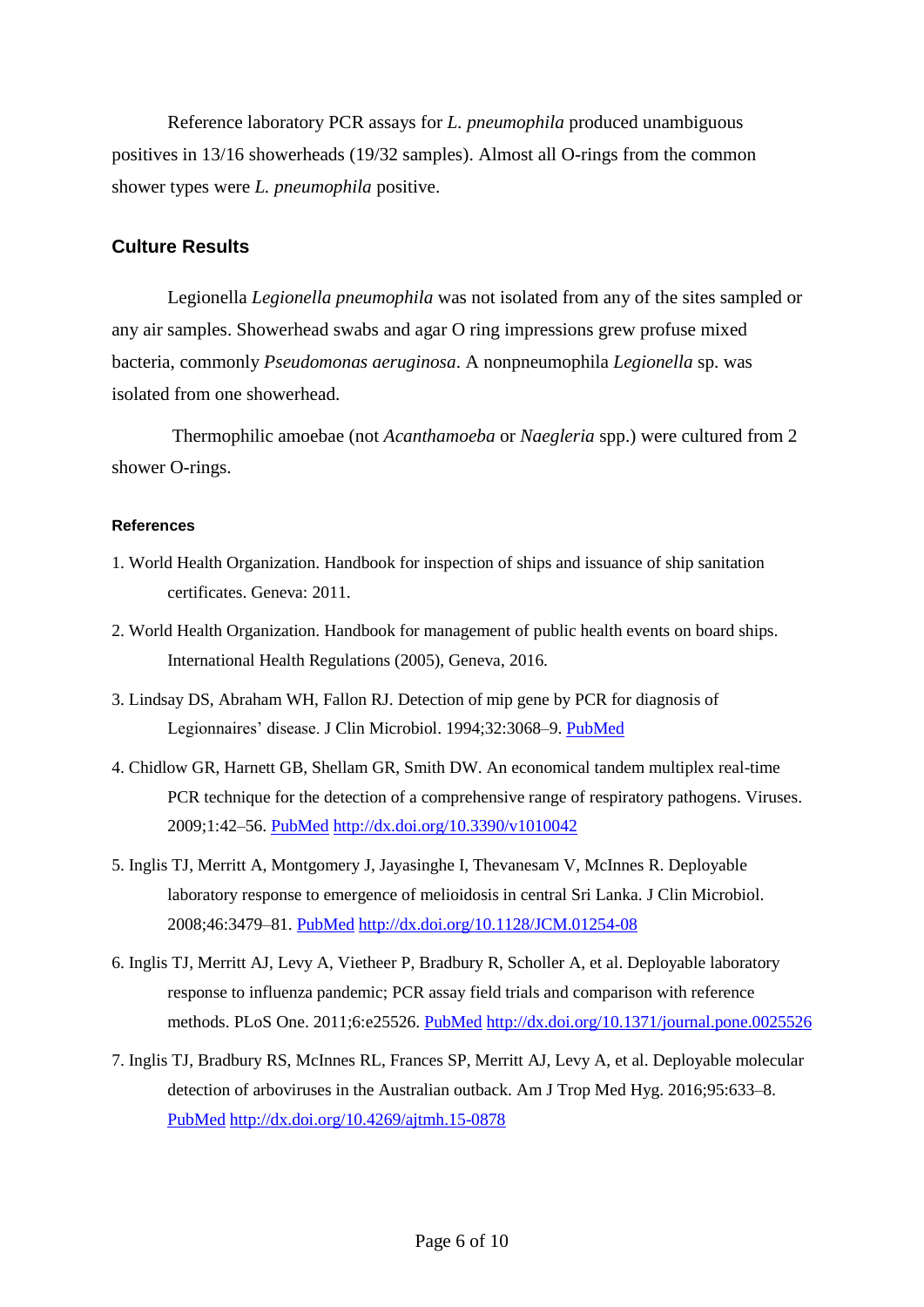## 8. Inglis TJ. Adapting the mobile laboratory to the changing needs of the Ebolavirus epidemic. J Med Microbiol. 2015;64:587–91. [PubMed](https://www.ncbi.nlm.nih.gov/entrez/query.fcgi?cmd=Retrieve&db=PubMed&list_uids=25833152&dopt=Abstract) <http://dx.doi.org/10.1099/jmm.0.000063>

9. Inglis TJ. The lab without walls: a deployable approach to tropical infectious diseases. Am J Trop

Med Hyg. 2013;88:614–8. [PubMed](https://www.ncbi.nlm.nih.gov/entrez/query.fcgi?cmd=Retrieve&db=PubMed&list_uids=23553225&dopt=Abstract) <http://dx.doi.org/10.4269/ajtmh.12-0704>

| Technical Appendix Table 1. Results of culture of environmental samples collected on a merchant vessel near the northern |  |  |
|--------------------------------------------------------------------------------------------------------------------------|--|--|
| coast of Australia, August 27, 2015*                                                                                     |  |  |

| Location, sample                         | BMPA*          | HBA*           | Identification                            |
|------------------------------------------|----------------|----------------|-------------------------------------------|
| Air sampler control                      | No growth      | No growth      | Not applicable                            |
| Rm <sup>*</sup> 18, cabin                | No growth      | 1 CFU          | Staphylococcus hominis                    |
| Rm18, shower head                        | No growth      | 8 CFU          | Pseudomonas aeruginosa,                   |
|                                          |                |                | Staphylococcus hominis, St. epidermidis,  |
|                                          |                |                | St. cohnii                                |
| Rm22, cabin                              | No growth      | 7 CFU          | Microbacterium oxidans, St. haemolyticus, |
|                                          |                |                | Roseomonas sp.                            |
| Rm22, shower head                        | No growth      | <b>10 CFU</b>  | Microbacterium sp.                        |
| Rm34, cabin                              | No growth      | No growth      | Pantoea sp.                               |
| Rm34, shower head                        | No growth      | 5 CFU          | St. hominis                               |
| Air Handling Unit                        | No growth      | 1 CFU          | Acinetobacter junii                       |
| Galley                                   | No growth      | 3 CFU          | No reliable identification                |
| Rm18, showerhead liquid                  | No growth      | $^{+++}$       | Pseudomonas aeruginosa                    |
| Rm18, showerhead swab                    | No growth      | $++$           | Pseudomonas aeruginosa                    |
| Rm18, faucet aerator insert missing, PCR | Not applicable | Not applicable | Not applicable                            |
| swabs only                               |                |                |                                           |
| Rm22, faucet swab                        | No growth      | $++$           | Comamonas testeroni                       |
| Rm22, showerhead                         | No growth      | $\ddot{}$      | Pseudomonas aeruginosa                    |
| Rm22, showerhead liquid                  | No growth      | $\ddot{}$      | Pseudomonas aeruginosa                    |
| Rm04, faucet                             | No growth      | $++$           | Enterococcus faecalis                     |

\*BMPAα, Buffered Charcoal Yeast Extract Agar alpha medium with antimicrobial agents; HBA, hemolyzed blood agar; Rm, room; + to +++ semiquantiative positive growth

#### **Technical Appendix Table 2.** Results of *Legionella* species PCR assays

|                                        |        |       | Repeat    | Repeat    |                |
|----------------------------------------|--------|-------|-----------|-----------|----------------|
| Location                               | $CT^*$ | СT    | СT        | СT        | Interpretation |
| Water, Rm <sup>*</sup> 22 faucet       | 33.32  | 32.87 | NA.       | <b>NA</b> | Detected       |
| Water, Rm22 showerhead content         | 34.11  | 35.71 | <b>NA</b> | <b>NA</b> | Detected       |
| Water, Rm18 showerhead                 | 33.56  | 35.68 | <b>NA</b> | <b>NA</b> | Detected       |
| Water, Rm34 showerhead content         |        |       | <b>NA</b> | <b>NA</b> | Not detected   |
| Water, post UV, engineer room          |        |       | NA        | <b>NA</b> | Not detected   |
| Negative control                       |        |       | <b>NA</b> | <b>NA</b> | Not detected   |
| Water, pre UV, engineer room           |        |       | <b>NA</b> | <b>NA</b> | Not detected   |
| Water, washing sink, galley            |        |       | NA        | <b>NA</b> | Not detected   |
| Swab, Rm34 showerhead                  |        |       | <b>NA</b> | <b>NA</b> | Not detected   |
| Swab, Rm38, faucet, no diffuser        | 35.55  | 33.87 | <b>NA</b> | <b>NA</b> | Detected       |
| Swab, Rm30                             | 32.02  | 32.03 | <b>NA</b> | <b>NA</b> | Detected       |
| Negative control                       |        |       | <b>NA</b> | <b>NA</b> | Not detected   |
| Swab, Rm24 faucet, no diffuser         |        | -     | <b>NA</b> | <b>NA</b> | Not detected   |
| Swab, Rm22 faucet interior             | 30.78  | 30.09 | <b>NA</b> | <b>NA</b> | Detected       |
| Swab, Rm22 faucet interior             | 30.87  | 30.82 | <b>NA</b> | <b>NA</b> | Detected       |
| Swab, Rm20 faucet                      | 32.94  | 32.73 | <b>NA</b> | <b>NA</b> | Detected       |
| Swab, Rm06 faucet                      | 35.32  | 35.84 | <b>NA</b> | <b>NA</b> | Detected       |
| Negative control                       | —      |       | <b>NA</b> | <b>NA</b> | Not detected   |
| Swab, Rm05 faucet, Officer             | 32.94  | 33.16 | NA        | <b>NA</b> | Detected       |
| Swab, Rm04 faucet                      |        |       | <b>NA</b> | <b>NA</b> | Not detected   |
| Swab, Rm01 faucet Captain              | 35.29  | 34.61 | <b>NA</b> | <b>NA</b> | Detected       |
| Swab, air handling unit room, chiller† |        | -     | <b>NA</b> | <b>NA</b> | Not detected   |
| Swab, Rm18 showerhead                  | 35.61  |       |           |           | Not detected   |
| Negative control                       |        |       | <b>NA</b> | <b>NA</b> | Not detected   |
| Swab, Rm18 faucet                      | 35.8   | 34.72 | NA        | <b>NA</b> | Detected       |
| Swab, Rm18 air conditioner inlet       |        |       | <b>NA</b> | <b>NA</b> | Not detected   |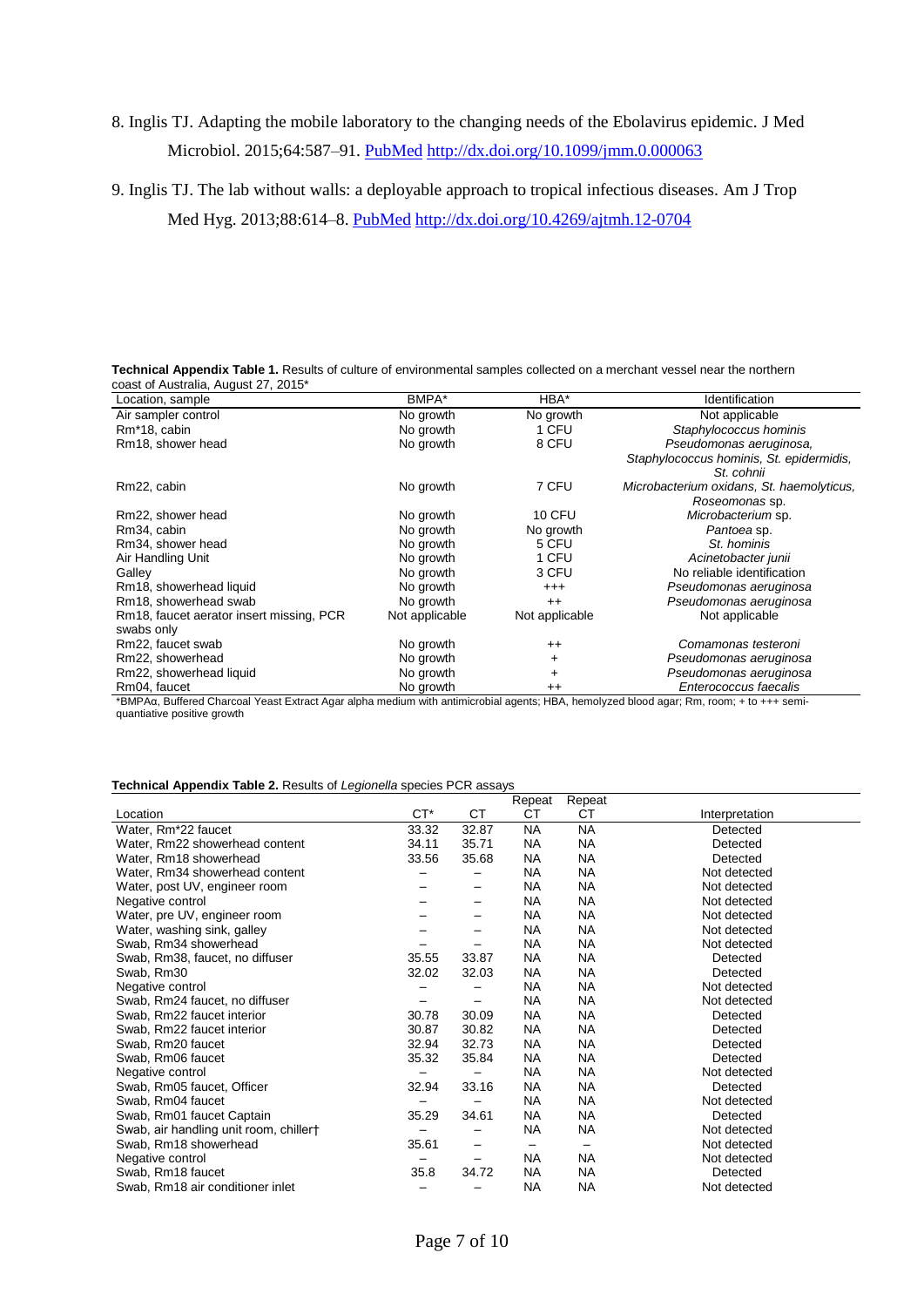|                                     |                          |                          | Repeat                   | Repeat            |                                   |
|-------------------------------------|--------------------------|--------------------------|--------------------------|-------------------|-----------------------------------|
| Location                            | CT*                      | СT                       | СT                       | СT                | Interpretation                    |
| Swab, Rm22 showerhead inner         | 32.29                    | 32.2                     | ΝA                       | ΝA                | Detected                          |
| Swab, Rm22 air con outlet           |                          | $\overline{\phantom{0}}$ | <b>NA</b>                | <b>NA</b>         | Not detected                      |
| Swab, Rm22 faucet                   |                          | 35.86                    | $\qquad \qquad -$        | $\qquad \qquad -$ | Not detected                      |
| Negative control                    | $\overline{\phantom{0}}$ | —                        | NА                       | NA                | Not detected                      |
| Swab, Rm34 air conditioner          |                          | $\overline{\phantom{0}}$ | ΝA                       | NA                | Not detected                      |
| Swab, Rm34 faucet                   | $\overline{\phantom{0}}$ | $\qquad \qquad -$        | NA                       | NA                | Not detected                      |
| Negative control                    | $\overline{\phantom{0}}$ | $\overline{\phantom{0}}$ | <b>NA</b>                | NA                | Not detected                      |
| Positive control                    | 30.11                    | 31.37                    | NA                       | NA                | Detected                          |
| Positive control                    | 31.05                    | 31.52                    | NA                       | NA                | Detected                          |
| Swab, Rm06 toilet tap               |                          | $\qquad \qquad -$        | <b>NA</b>                | NA                | Not detected                      |
| Swab, Rm22 distal hose              |                          | $\qquad \qquad -$        | NA                       | NA                | Not detected                      |
| Swab, Rm16 faucet                   |                          | -                        | NA                       | NA                | Not detected                      |
| Swab, Rm18 faucet                   |                          | $\qquad \qquad -$        | <b>NA</b>                | NA                | Not detected                      |
| Swab, Rm26 distal hose              | $\overline{\phantom{0}}$ | $\overline{\phantom{0}}$ | <b>NA</b>                | NA                | Not detected                      |
| Negative control                    |                          | $\overline{\phantom{0}}$ | NA                       | <b>NA</b>         | Not detected                      |
| Swab, Rm14 faucet                   |                          | $\overline{\phantom{0}}$ | NA                       | NA                | Not detected                      |
| Swab, Rm30 faucet                   |                          | $\overline{\phantom{0}}$ | NA                       | <b>NA</b>         | Not detected                      |
| Swab, Rm17 distal hose              |                          | $\overline{\phantom{0}}$ | NA                       | NA                | Not detected                      |
| Swab, Rm18 distal hose              |                          | $\overline{\phantom{0}}$ | ΝA                       | NA                | Not detected                      |
| Swab, Rm06 faucet                   |                          | —                        | <b>NA</b>                | NA                | Not detected                      |
| Negative control                    |                          | —                        | ΝA                       | NA                | Not detected                      |
| Swab, Rm20 distal hose              |                          | $\overline{\phantom{0}}$ | <b>NA</b>                | NA                | Not detected                      |
| Swab, Rm26 faucet                   |                          | $\overline{\phantom{0}}$ | NA                       | <b>NA</b>         | Not detected                      |
| Swab, Rm07 faucet                   |                          | $\overline{\phantom{0}}$ | NA                       | NA                | Not detected                      |
| Swab, Galley kitchen washing sink   |                          | $\overline{\phantom{0}}$ | NA                       | NA                | Not detected                      |
| Swab, Rm17 faucet                   |                          | $\overline{\phantom{0}}$ | NA                       | NA                | Not detected                      |
| Negative control                    | $\overline{\phantom{0}}$ | $\overline{\phantom{0}}$ | ΝA                       | NА                | Not detected                      |
| Swab, Rm22 Tap                      |                          | $\qquad \qquad -$        | NA                       | <b>NA</b>         | Not detected                      |
| Swab, Aft public toilet faucet      |                          | $\overline{\phantom{0}}$ | NA                       | NA                | Not detected                      |
| Swab, Rm28 distal hose              |                          | $\overline{\phantom{0}}$ | NA                       | <b>NA</b>         | Not detected                      |
| Swab, Rm06 distal hose              |                          | $\overline{\phantom{0}}$ | NA                       | NA                | Not detected                      |
| Swab, Rm10 Tap #2                   |                          | $\overline{\phantom{0}}$ | NA                       | NA                | Not detected                      |
| Negative control                    |                          | $\overline{\phantom{0}}$ | ΝA                       | NA                | Not detected                      |
| Swab, Rm24 distal hose              |                          | $\overline{\phantom{0}}$ | NА                       | NA                | Not detected                      |
| Swab, Rm16 distal hose              |                          | $\overline{\phantom{0}}$ | <b>NA</b>                | NA                | Not detected                      |
| Swab, Rm18 showerhead               |                          | -                        | <b>NA</b>                | NA                | Not detected                      |
| Swab, Rm21 faucet                   |                          | $\overline{\phantom{0}}$ | NA                       | NA                | Not detected                      |
| Swab, Rm34 faucet                   |                          | $\overline{\phantom{0}}$ | NA                       | NA                | Not detected                      |
| Negative control                    |                          | $\overline{\phantom{0}}$ | <b>NA</b>                | NA                | Not detected                      |
| Swab, Rm29 faucet                   |                          | $\overline{\phantom{0}}$ | NA                       | NA                | Not detected                      |
| Swab, Rm30 distal hose              |                          | $\qquad \qquad -$        | NA                       | NA                | Not detected                      |
| Swab, Rm31 distal hose              |                          | $\overline{\phantom{0}}$ | <b>NA</b>                | NA                | Not detected                      |
| Swab, Rm28 faucet                   |                          | $\overline{\phantom{0}}$ | <b>NA</b>                | NA                | Not detected                      |
| Swab, Rm10 faucet #1                |                          | $\overline{\phantom{0}}$ | <b>NA</b>                | NA                | Not detected                      |
| Negative control                    |                          | $\overline{\phantom{0}}$ | <b>NA</b>                | <b>NA</b>         | Not detected                      |
| Swab, Rm02 distal hose              |                          | $\overline{\phantom{0}}$ | <b>NA</b>                | NA                | Not detected                      |
| Swab, Rm03 distal hose              |                          |                          | NA                       | NA                | Not detected                      |
| Swab, Rm03 faucet                   |                          |                          | <b>NA</b>                | NA                | Not detected                      |
| Swab, Rm20 faucet                   |                          |                          | NА                       | NA                | Not detected                      |
| Swab, Rm14 distal hose              |                          |                          | <b>NA</b>                | NA                | Not detected                      |
| Negative control                    |                          | —                        | <b>NA</b>                | <b>NA</b>         | Not detected                      |
| Swab, Rm24 faucet                   |                          |                          | <b>NA</b>                | NA                | Not detected                      |
| Swab, Rm05 faucet                   |                          | $\qquad \qquad -$        | <b>NA</b>                | <b>NA</b>         | Not detected                      |
| Swab, Rm05 showerhead               |                          |                          | NA                       | <b>NA</b>         | Not detected                      |
| Swab, Rm25 faucet                   | $\overline{\phantom{0}}$ | 36.46                    | $\overline{\phantom{m}}$ | $\qquad \qquad -$ | Not detected                      |
| Swab, Rm19 distal hose              |                          | —                        | NА                       | NA                | Not detected                      |
| Negative control                    | $\overline{\phantom{0}}$ | $\overline{\phantom{0}}$ | <b>NA</b>                | <b>NA</b>         | Not detected                      |
| Swab, Rm27 faucet                   | 44.02                    | $\qquad \qquad -$        | $\qquad \qquad -$        | 35.72             | Reproducible discrepant detection |
| Swab, Laundry sink faucet           |                          | $\overline{\phantom{0}}$ | <b>NA</b>                | <b>NA</b>         | Not detected                      |
| Swab, Aft public toilet distal hose |                          | $\qquad \qquad -$        | <b>NA</b>                | <b>NA</b>         | Not detected                      |
| Swab, Rm33 faucet                   |                          | $\qquad \qquad -$        | <b>NA</b>                | <b>NA</b>         | Not detected                      |
| Swab, Rm10 showerhead               |                          | $\overline{\phantom{0}}$ | <b>NA</b>                | NA                | Not detected                      |
| Negative control                    |                          | $\overline{\phantom{0}}$ | NА                       | NA                | Not detected                      |
| Swab, Rm01 faucet                   |                          | —                        | <b>NA</b>                | NA                | Not detected                      |
| Swab, Rm23 distal hose              |                          | $\overline{\phantom{0}}$ | <b>NA</b>                | NA                | Not detected                      |
| Swab, Rm19 faucet                   |                          | $\qquad \qquad -$        | <b>NA</b>                | NA                | Not detected                      |
| Swab, Rm23 faucet                   |                          | $\overline{\phantom{0}}$ | <b>NA</b>                | NA                | Not detected                      |
| Swab, Rm27 distal hose              |                          | $\overline{\phantom{0}}$ | <b>NA</b>                | NA                | Not detected                      |
| Negative control                    |                          | $\overline{\phantom{0}}$ | <b>NA</b>                | NA                | Not detected                      |
| Swab, Emergency eye washer          |                          | $\qquad \qquad -$        | <b>NA</b>                | NA                | Not detected                      |
| Swab, Rm29 distal hose              |                          | $\qquad \qquad -$        | NА                       | NA                | Not detected                      |
| Swab, Rm29 distal hose              |                          | $\overline{\phantom{0}}$ | <b>NA</b>                | NA                | Not detected                      |
| Swab, Rm04 distal hose              |                          |                          | <b>NA</b>                | <b>NA</b>         | Not detected                      |
|                                     |                          |                          |                          |                   |                                   |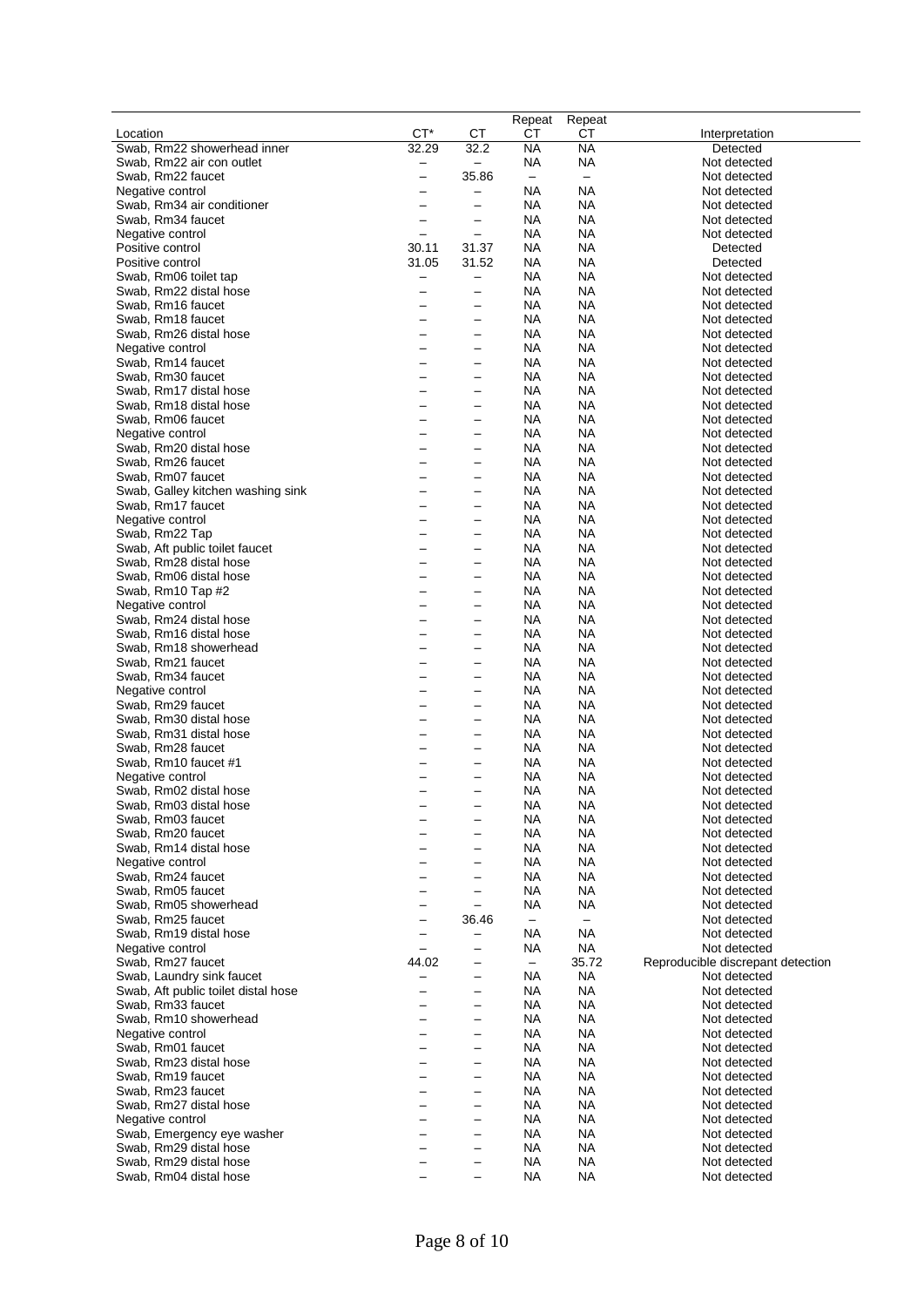|                                         |                          |                          | Repeat                   | Repeat                   |                      |
|-----------------------------------------|--------------------------|--------------------------|--------------------------|--------------------------|----------------------|
| Location                                | CT*                      | СT                       | СT                       | CТ                       | Interpretation       |
| Swab, Rm32 distal hose                  | $\overline{\phantom{0}}$ | $\overline{\phantom{0}}$ | <b>NA</b>                | <b>NA</b>                | Not detected         |
| Negative control                        | —                        |                          | NA                       | <b>NA</b>                | Not detected         |
| Swab, Kitchen high pressure no diffuser | —                        | $\overline{\phantom{0}}$ | <b>NA</b>                | NA                       | Not detected         |
| Swab, Rm21 distal hose                  | $\overline{\phantom{0}}$ | $\overline{\phantom{0}}$ | NA                       | NA                       | Not detected         |
| Swab, Emergency outdoor shower          | ▃                        | $\overline{\phantom{0}}$ | NA                       | NA                       | Not detected         |
| Swab, Rm31 faucet                       | -                        | —                        | NА                       | NA                       | Not detected         |
| Swab, Rm03 Showerhead                   | $\overline{\phantom{0}}$ | $\overline{\phantom{0}}$ | NА                       | NA                       | Not detected         |
| Negative control                        | -                        |                          | NA                       | <b>NA</b>                | Not detected         |
| Swab, Kitchen high pressure sink        | —                        | $\overline{\phantom{0}}$ | NA                       | <b>NA</b>                | Not detected         |
| Swab, High pressure hose                | —                        | 36.42                    | $\overline{\phantom{m}}$ | 35.12                    | Discrepant detection |
| Swab, Rm05 distal hose                  | —                        | —                        | NA                       | <b>NA</b>                | Not detected         |
| Swab, Rm32 faucet                       | -                        | $\overline{\phantom{0}}$ | NА                       | NA                       | Not detected         |
|                                         |                          |                          |                          |                          | Not detected         |
| Swab, Kitchen sink no diffuser #2       | —                        | —                        |                          |                          |                      |
| Negative control                        | —                        | $\overline{\phantom{0}}$ | NА                       | NA                       | Not detected         |
| Swab, Rm25 distal hose                  | —                        | —                        | NA                       | <b>NA</b>                | Not detected         |
| Swab, Rm15 faucet                       | —                        |                          | NA                       | NA                       | Not detected         |
| Swab, Rm02 faucet                       | -                        | —                        | <b>NA</b>                | NA                       | Not detected         |
| Swab, Rm22 showerhead                   | —                        | $\overline{\phantom{0}}$ | <b>NA</b>                | NA                       | Not detected         |
| Swab, Rm01 distal hose                  | —                        | $\overline{\phantom{0}}$ | NA                       | <b>NA</b>                | Not detected         |
| Negative control                        | ▃                        | $\overline{\phantom{0}}$ | NА                       | NA                       | Not detected         |
| Swab, Rm15 faucet                       | -                        | —                        | NА                       | NA                       | Not detected         |
| Swab, Rm04 faucet                       | —                        | —                        | NA                       | NA                       | Not detected         |
| Swab, Rm10 distal hose                  | —                        | —                        | NA                       | NA                       | Not detected         |
| Swab, Rm13 distal hose                  | -                        | —                        | NA                       | NA                       | Not detected         |
| Swab, Rm34 Showerhead                   | —                        | —                        | <b>NA</b>                | NA                       | Not detected         |
| Negative control                        | —                        | $\overline{\phantom{0}}$ | NA                       | <b>NA</b>                | Not detected         |
| Swab, Rm33 distal hose                  | $\overline{\phantom{0}}$ | $\overline{\phantom{0}}$ | NA                       | NA                       | Not detected         |
| Swab, Rm34 distal hose                  | —                        | —                        | NA                       | <b>NA</b>                | Not detected         |
|                                         |                          |                          |                          |                          |                      |
| Swab, Rm07 distal hose                  | —                        |                          | NA                       | <b>NA</b>                | Not detected         |
| Swab, Rm13 Tap                          | —                        | $\overline{\phantom{0}}$ | <b>NA</b>                | <b>NA</b>                | Not detected         |
| Negative control                        | —                        | $\overline{\phantom{0}}$ | <b>NA</b>                | <b>NA</b>                | Not detected         |
| Positive control                        | 32.73                    | 31.98                    | 32.24                    | 30.92                    | Detected             |
| Positive control                        | 31.94                    | 31.34                    | 31.41                    | 30.02                    | Detected             |
| Swab, Rm15 faucet                       | $\overline{\phantom{0}}$ | $\overline{\phantom{0}}$ | NА                       | <b>NA</b>                | Not detected         |
| Swab, Rm24 shower                       | $\overline{\phantom{0}}$ | —                        | NА                       | NA                       | Not detected         |
| Swab, Rm19 shower                       | —                        | —                        | NА                       | NA                       | Not detected         |
| Swab, Rm24 faucet                       | $\overline{\phantom{0}}$ | —                        | NA                       | <b>NA</b>                | Not detected         |
| Swab, Rm26 faucet                       | 36.8                     | —                        | $\overline{\phantom{m}}$ | $\overline{\phantom{m}}$ | Not detected         |
| Negative control                        | —                        | —                        | NA                       | NA                       | Not detected         |
| Swab, Rm17 shower                       | —                        | —                        | NА                       | <b>NA</b>                | Not detected         |
| Swab, Rm06 shower                       | —                        | $\overline{\phantom{0}}$ | NA                       | <b>NA</b>                | Not detected         |
| Swab, Rm26 shower                       | —                        | $\overline{\phantom{0}}$ | NА                       | <b>NA</b>                | Not detected         |
|                                         |                          |                          | NА                       | <b>NA</b>                | Not detected         |
| Swab, Rm28 shower                       | —                        | $\overline{\phantom{0}}$ |                          |                          |                      |
| Swab, Rm23 shower                       | —                        | —                        | <b>NA</b>                | <b>NA</b>                | Not detected         |
| Negative control                        | —                        | —                        | NA                       | <b>NA</b>                | Not detected         |
| Swab, Rm31 shower                       | —                        | $\overline{\phantom{0}}$ | <b>NA</b>                | NA                       | Not detected         |
| Swab, Rm17 faucet                       |                          | $\overline{\phantom{0}}$ | ΝA                       | NA                       | Not detected         |
| Swab, Rm27 faucet                       |                          |                          | <b>NA</b>                | <b>NA</b>                | Not detected         |
| Swab, Rm25 shower                       |                          | $\overline{\phantom{0}}$ | <b>NA</b>                | <b>NA</b>                | Not detected         |
| Swab, Rm19 faucet                       | -                        | $\overline{\phantom{0}}$ | <b>NA</b>                | NA                       | Not detected         |
| Negative control                        | -                        | —                        | NА                       | <b>NA</b>                | Not detected         |
| Swab, Rm23 faucet                       | —                        | $\overline{\phantom{0}}$ | NA                       | NA                       | Not detected         |
| Swab, Rm32 Shower                       | —                        | —                        | <b>NA</b>                | <b>NA</b>                | Not detected         |
| Swab, Rm25 faucet                       | —                        | —                        | <b>NA</b>                | <b>NA</b>                | Not detected         |
| Swab, Rm07 shower                       | —                        | $\qquad \qquad -$        | <b>NA</b>                | <b>NA</b>                | Not detected         |
|                                         | —                        | $\overline{\phantom{0}}$ | <b>NA</b>                | <b>NA</b>                | Not detected         |
| Swab, Rm07 faucet                       |                          |                          |                          |                          |                      |
| Negative control                        | —                        | $\qquad \qquad -$        | <b>NA</b>                | NA                       | Not detected         |
| Swab, Rm28 faucet                       | —                        | —                        | <b>NA</b>                | <b>NA</b>                | Not detected         |
| Swab, Rm32 faucet                       | $\overline{\phantom{0}}$ | $\qquad \qquad -$        | <b>NA</b>                | NA                       | Not detected         |
| Swab, Rm18 shower                       | —                        | —                        | <b>NA</b>                | <b>NA</b>                | Not detected         |
| Swab, Rm06 faucet                       | —                        |                          | <b>NA</b>                | <b>NA</b>                | Not detected         |
| Swab, Rm02 shower                       | —                        | $\overline{\phantom{0}}$ | <b>NA</b>                | <b>NA</b>                | Not detected         |
| Negative control                        | —                        | $\overline{\phantom{0}}$ | <b>NA</b>                | <b>NA</b>                | Not detected         |
| Swab, Rm34 shower                       | -                        | —                        | <b>NA</b>                | <b>NA</b>                | Not detected         |
| Swab, Rm29 shower                       | -                        | $\overline{\phantom{0}}$ | NА                       | <b>NA</b>                | Not detected         |
| Swab, Rm22 faucet                       | —                        | —                        | $\overline{\phantom{m}}$ | $\overline{\phantom{m}}$ | Inhibitory           |
| Swab, Rm30 shower                       | —                        | $\overline{\phantom{0}}$ | <b>NA</b>                | NA                       | Not detected         |
| Swab, Rm29 faucet                       | -                        | $\qquad \qquad -$        | <b>NA</b>                | <b>NA</b>                | Not detected         |
| Negative control                        | —                        | $\overline{\phantom{0}}$ | <b>NA</b>                | <b>NA</b>                | Not detected         |
|                                         |                          |                          |                          |                          |                      |
| Swab, Rm21 shower                       | —                        | $\qquad \qquad -$        | <b>NA</b>                | <b>NA</b>                | Not detected         |
| Swab, Rm31 faucet                       | —                        | 35.19                    | 37                       | 36                       | Detected             |
| Swab, Rm02 faucet                       | —                        | —                        | <b>NA</b>                | <b>NA</b>                | Not detected         |
| Swab, Rm34 faucet                       |                          | —                        | <b>NA</b>                | NA                       | Not detected         |